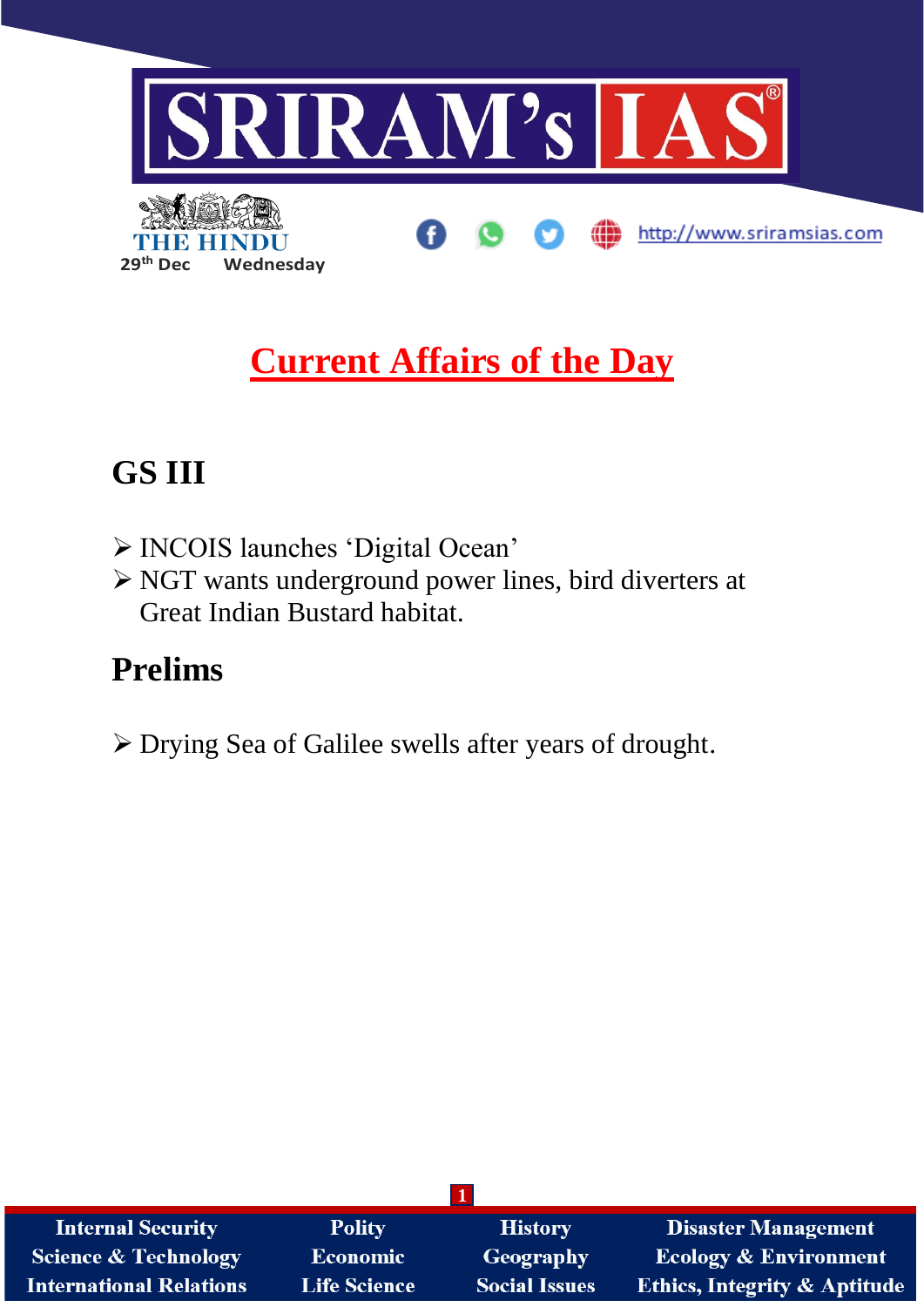

29<sup>th</sup> Dec **Wednesday** 

### **INCOIS launches 'Digital Ocean'**

#### **Highlights:**

- 1. The government launched the 'Digital Ocean' platform of Indian National Centre for Oceanic Information Services (INCOIS) here as a one-stopsolution for all data related needs of a wide range of users, including research institutions, operational agencies, strategic users, the academic community, maritime industry, and the public.
- 2. Digital Ocean will play a central role in the sustainable management of our oceans and expanding our 'Blue Economy' initiatives.
- 3. It will facilitate an online interactive web-based environment for data integration, 3D and 4D data visualization, data analysis to assess the evolution of oceanographic features obtained from multiple sources like onsite monitoring devices, remote sensing and model data.
- 4. INCOIS provides ocean information and advisory services to various stakeholders in the country, including Potential Fishing Zone (PFZ) advisories, Ocean State Forecast (OSF), high wave alerts, tsunami early warnings, storm surge and oil-spill advisories, among others, using state-ofthe-art technologies and tools to get real-time information on oceanographic and marine meteorological data.

### **NGT wants underground power lines, bird diverters at Great Indian Bustard habitat**

#### **Highlights:**

- 1. The National Green Tribunal December 23, 2020, ordered that all power transmission lines should be underground for new renewable power projects in marked habitats of the Great Indian Bustard.
- 2. It also asked the Union Ministry of Environment, Forest and Climate Change as well as concerned states to install bird diverters on "existing solar and wind power lines", preferably within four months. The tribunal directed the ministry to ensure that environmental impact assessments (EIA) of solar energy projects cover impacts on biological diversity. Green energy projects (wind, solar, etc) lie outside the purview of EIAs

| <b>Internal Security</b>        | <b>Polity</b>       | <b>History</b>       | <b>Disaster Management</b>              |  |  |  |
|---------------------------------|---------------------|----------------------|-----------------------------------------|--|--|--|
| <b>Science &amp; Technology</b> | <b>Economic</b>     | <b>Geography</b>     | <b>Ecology &amp; Environment</b>        |  |  |  |
| <b>International Relations</b>  | <b>Life Science</b> | <b>Social Issues</b> | <b>Ethics, Integrity &amp; Aptitude</b> |  |  |  |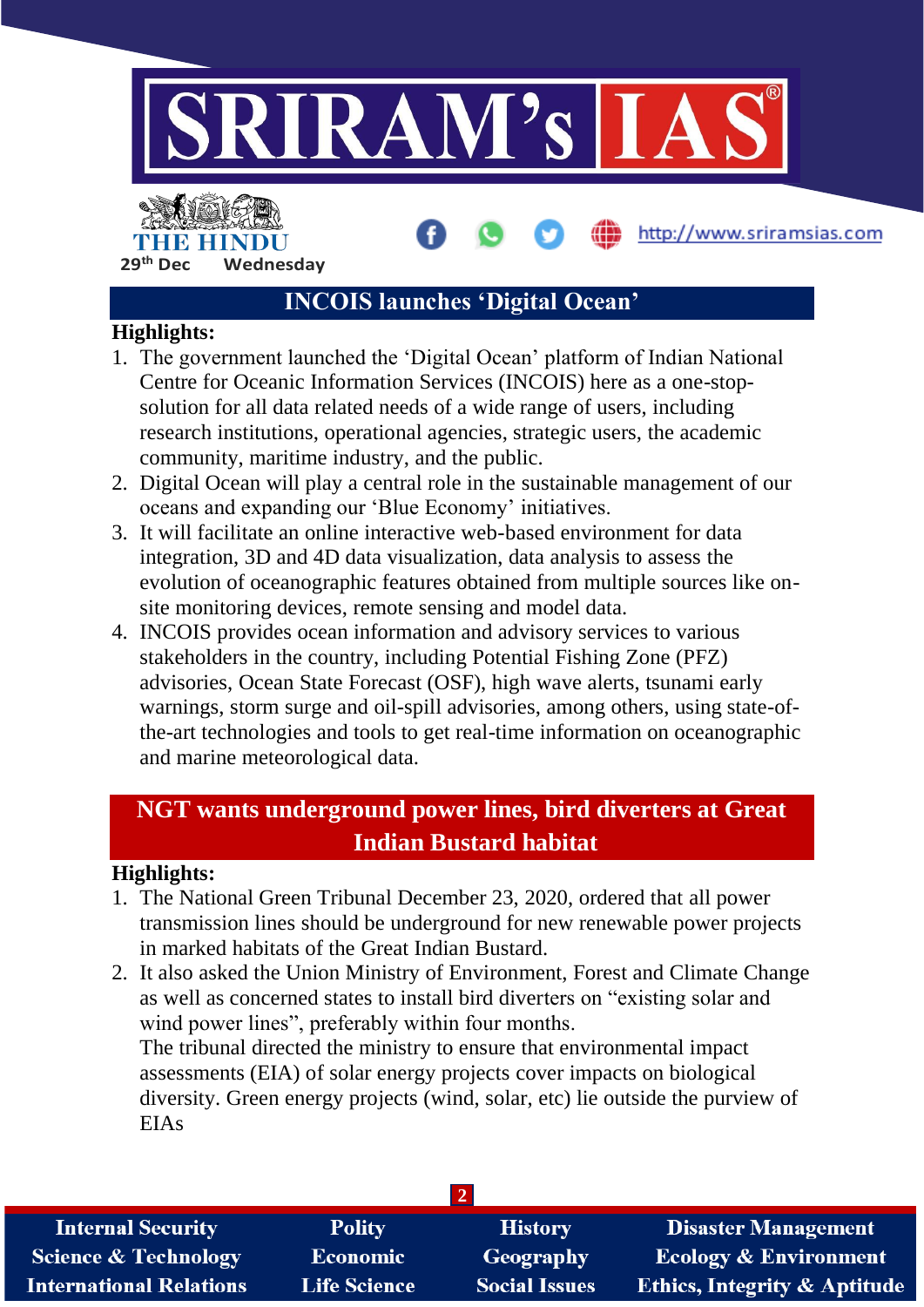

3 **Internal Security Polity History Disaster Management Science & Technology Geography Ecology & Environment** Economic Ethics, Integrity & Aptitude **International Relations Life Science Social Issues**